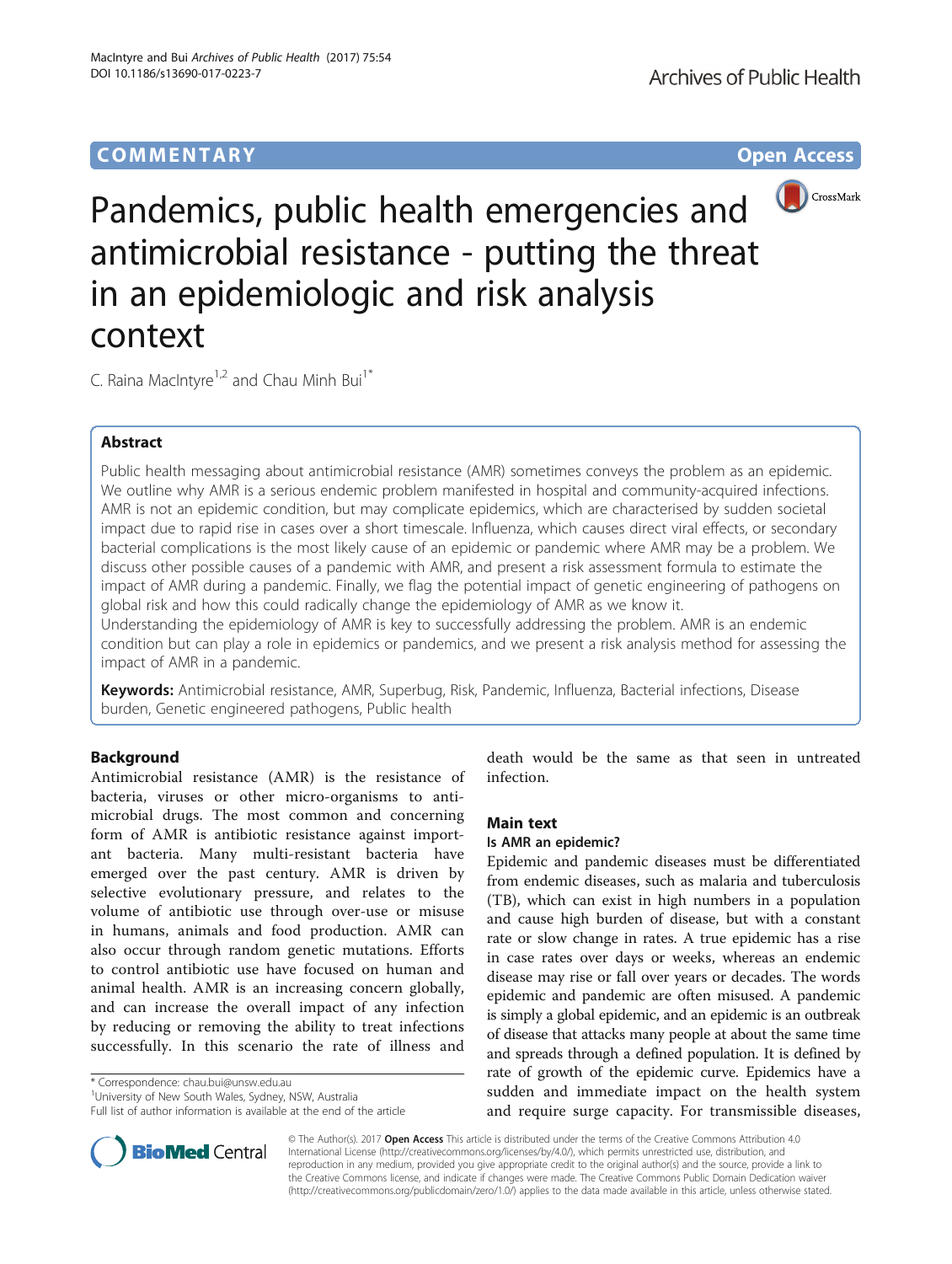epidemics have a mathematical definition related to the reproductive number,  $R_0$ . A  $R_0$  of 1 is the epidemic threshold, and any R value greater than 1 presents necessary conditions for an epidemic. The rapid increase in cases observed during an epidemic or pandemic is what causes immediate impacts on health systems, stressing these systems beyond normal operating capacity. A pandemic of a highly infectious microbe will evolve rapidly and affect many people within a short period of time. For example, an influenza pandemic once it begins, would be expected to reach its peak within 2 months. A working group commissioned by the World Health Organization (WHO) has listed diseases with pandemic potential, but some of these, such as malaria, TB and AMR organisms, are usually endemic diseases [\[1\]](#page-5-0). Endemic diseases may occur in very high numbers, but their rate is constant or changes slowly, over months or years, sometimes decades. Sporadic diseases occur at a rate too low to be endemic or epidemic. They are typically zoonotic infections that occasionally infect humans. Figure 1 shows the difference in the three main patterns of disease – epidemic, endemic and sporadic.

AMR has been a chronic, slowly increasing phenomenon worldwide, and causes long term impact on the health system, as well as severe, immediate impact on affected individuals. Hospital infections such as Methicillin-resistant Staphylococcus aureus (MRSA) and multidrug resistant TB are well known examples, but increasingly common causes of urine infection and pneumonia are also becoming resistant. AMR is not an epidemic, but an endemic condition.

### AMR complicating an epidemic or pandemic

However, AMR can complicate an epidemic or pandemic. In the case of a pandemic, where large scale infections would affect the population in a short space of time, AMR could contribute adversely to serious illness and death on a mass scale. The mortality impact of AMR on a pandemic of any infection depends on a series of factors. Whilst there are other contributors, the main determinants are whether or not there is a drug available to treat



the infection. If this is zero, then the impact of AMR is zero. It also depends on: the degree of AMR – whether it is partial, or complete; the total mortality caused by the infection; and the proportion of deaths preventable by that drug. These factors together, determine the impact of AMR on a pandemic. The equation can also be modified for morbidity. Many emerging infections (such as Ebola and MERS) have no available drug for treatment, so the impact of AMR is zero. The overall mortality impact of AMR can be summarised by Fig. 2. This equation is adapted from the "risk triangle" concept [\[2\]](#page-5-0) which is widely used in disaster management, whereby 'risk' refers to potential lives lost and is proportionally dependent on three components: hazard, exposure and vulnerability.

Influenza is the most likely cause of a pandemic where AMR would be a factor. Influenza morbidity and mortality can be due to the virus itself or to secondary bacterial infections, therefore AMR can doubly impact an influenza pandemic through both antiviral and antibiotic resistance. Based on data from the 2009 influenza A(H1N1) pandemic, the case fatality rate could be anything from 1 to 20% in the absence of substantial AMR [\[3\]](#page-5-0). Bacterial infections can contribute to up to 50% of the total deaths [[4\]](#page-5-0), so if bacterial AMR is a factor, then in the worst case scenario up to 50% of deaths could not be prevented.

# The burden of disease of AMR

AMR may be primary or secondary. Primary AMR occurs when the infecting microbe is resistant at the outset and secondary AMR is when resistance develops during treatment, which may occur when people do not finish a full course of antibiotics or when antibiotics are used inappropriately. AMR infections may arise in a surgical wound, at the site of an intravenous cannula, or other skin surfaces which have been breached due to a medical procedure. Resistant infections can also arise in the bowel, urine or the lungs (for example, ventilator associated pneumonia) and are a risk in severely ill patients in intensive care. The impact of hospital acquired AMR is serious for the individual patient and can result in severe medical

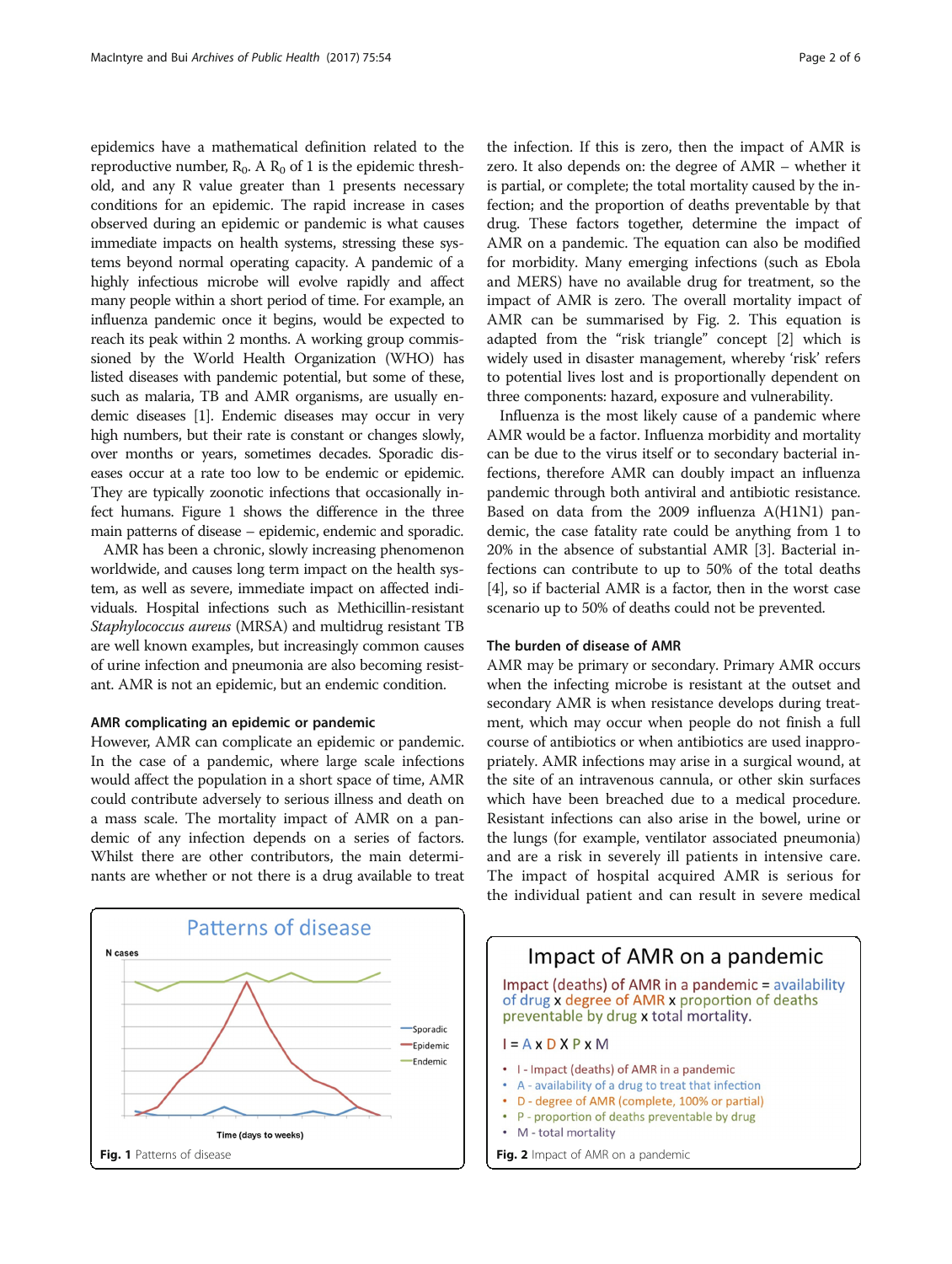complications, extended hospital length of stay and death. Hospital acquired infections contribute significantly to avoidable illness and death. In the United States (US) over 2 million people acquire an infection from a hospital each year, with around 70% of these hospital-acquired infections caused by AMR strains [[5](#page-5-0)]. Those who are at highest risk for hospital-acquired AMR infections are those in intensive care units (ICUs), chronic care areas, or nursing homes and those who are immunocompromised. Community-acquired resistance is an increasing problem with examples being urinary tract infections and pneumonia. In its endemic state, these are the manifestations of AMR, which contributes to chronic burden of disease.

A 2014 review paper on AMR [\[6](#page-5-0)] estimated up to 50,000 deaths in Europe and the US alone are attributed to AMR, and globally, AMR causes around 700,000 deaths annually – these figures consider AMR bacterial infections, malaria, human immunodeficiency virus/acquired immunodeficiency syndrome (HIV/AIDS) and TB. The review also predicts that by the year 2050, AMR will cause around 10 million deaths annually. The reliability of these estimates (i.e. of 10 million deaths by 2050) have been questioned as an imprecise overestimate which draws on biased sources of data from hospital-based surveillance systems, which do not reflect community burden of disease [[7\]](#page-5-0). Further, the scenarios from which these estimates were generated are unrealistic as they assume a rise in resistance levels for all bacteria, and that the rate of people becoming infected will increase while the mortality risk per infection remains the same [\[7](#page-5-0)]. Current evidence suggests these scenarios are unlikely because mortality rates associated with bacterial infections are actually decreasing because of increasing capability to provide appropriate hospital care. Furthermore, the methods used in the 2014 review were not been subject to peer review or scientific scrutiny and the report does not acknowledge levels of uncertainties associated with the estimates [\[7\]](#page-5-0). Finally, the global burden of disease study does not feature AMR among its leading causes of death and disability, and shows that since 2008 infections have been overtaken by non-communicable diseases globally as the leading cause of disease burden [[8](#page-5-0)]. Respiratory infections, TB, malaria and HIV are the main infectious diseases in the top 10, and there has been a reduction globally in communicable diseases. Whilst multidrug resistant TB (MDRTB) is increasing, less than 4% of TB is MDRTB globally, and HIV drug resistance is falling in many countries. Many of the respiratory infections which contribute to global burden of disease occur in countries where access to antimicrobials is uncommon.

AMR may cause acute burden of disease in a population during a pandemic, depending on various factors. These include the ability of the microbe to spread rapidly and

cause a pandemic or large epidemic (for example, some common types of pneumonia which may complicate influenza are not transmissible between people); the severity of the disease caused by the microbe; the degree of AMR (partial or complete); and the number of drugs to which resistance is present – multidrug resistant strains have a greater impact. In addition, whether there are alternative drugs to use in place of the ineffective drug and the extent which disease control efforts rely on the use of antimicrobials to mitigate a pandemic will also have an impact.

These factors are influenced by inherent characteristics of the pathogens themselves in addition to external contextual factors. For example, the ability of the microbe to spread is determined by epidemiological parameters including  $R_0$ , incubation period and transmission rates. The burden of AMR during a pandemic will also vary for different regions – for example, low income regions will likely suffer a higher burden due to poorer health care standards in hospitals, greater crowding, limited access to laboratories, widespread purchasing of antimicrobials without prescription and poor regulatory frameworks for antibiotic use.

# Specific diseases with pandemic and AMR potential Influenza

Of the diseases that have potential to cause a pandemic where AMR may be a contributing factor to health impact, influenza is the most likely. Influenza has potential to cause large scale morbidity and mortality over a relatively short period of time due to rapid spread between people, and there are commercially available antiviral drugs currently available for use in the event of an influenza pandemic. Antivirals will be heavily relied upon for control of a pandemic in the early phase, as the development of a vaccine matched to the pandemic influenza strain will take up to 6 months. In 2003, adamantane-resistant H3N2 influenza strains emerged, rendering adamantanes ineffective for treatment. The main class of antivirals available presently are the neuraminidase inhibitors, including oseltamivir and zanamivir. Dual adamantane-oseltamivir resistant strains have been reported sporadically in seasonal H1N1 in Cambodia (2007) and Hong Kong (2008) but are not considered to be widespread.

In 2007 oseltamivir-resistant seasonal influenza H1N1 (A/Brisbane/59/07) strains emerged as primary resistance in Europe. Unlike other anti-viral resistant strains of influenza, this particular virus strain was able to transmit efficiently from person to person. Within a year, the strain had spread globally, including in regions where oseltamivir was not used. Following the emergence of the H1N1pdm09 virus in 2009, the oseltamivir-resistant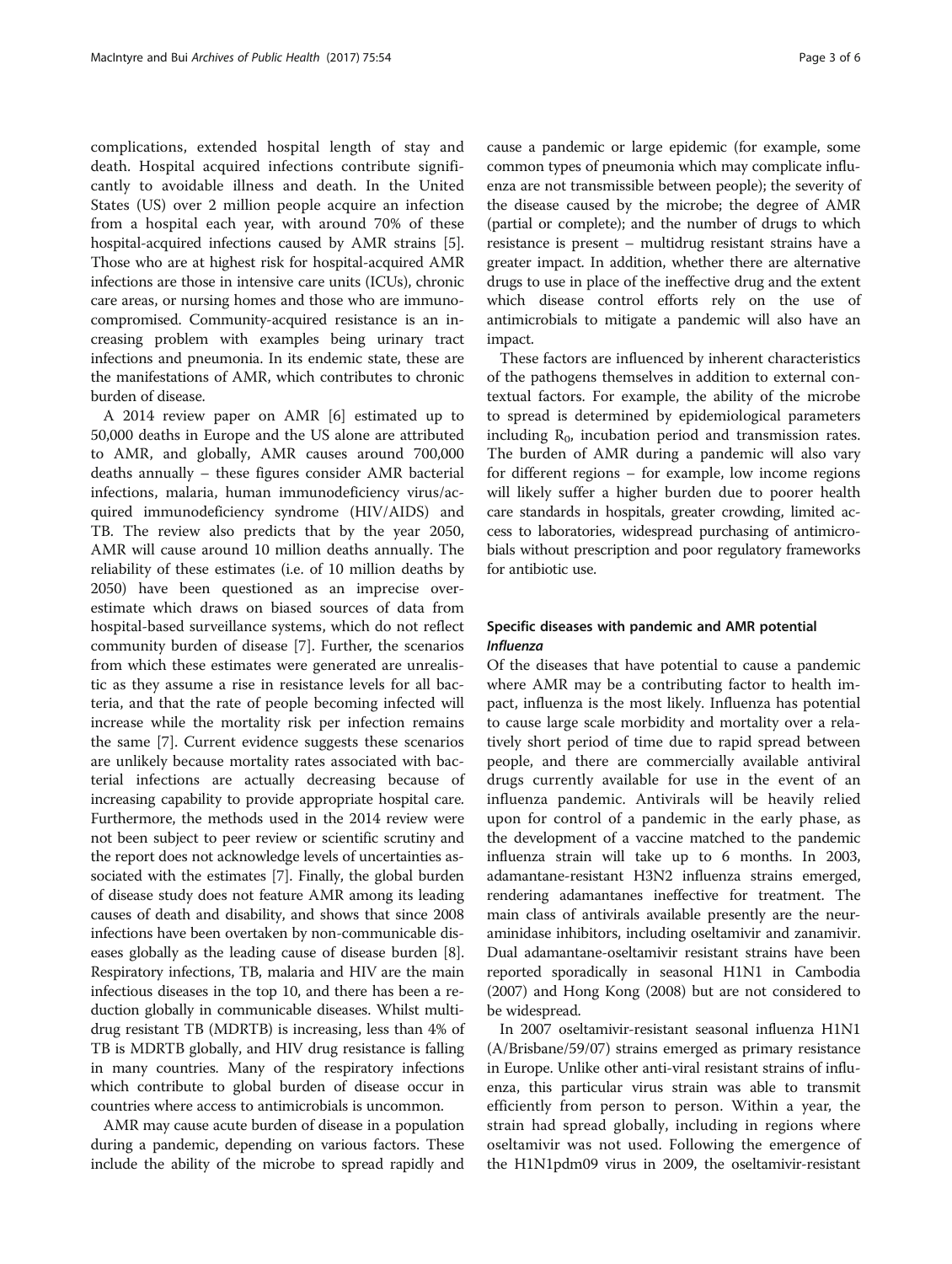seasonal influenza H1N1 (A/Brisbane/59/07) strains died out, and strains circulating across the globe since then have been largely sensitive to NAIs. The fact that only a small number of oseltamivir resistance H1N1pdm09 viruses have been found so far, suggests that resistant strains may have reduced ability to transmit from person to person, and hence may not interfere with the efficacy of high levels of antiviral usage. The largest documented community outbreak of oseltamivir-resistant H1N1pdm09 strains was identified in Australia in 2011, and involved only 29 people [\[9](#page-5-0)]. Clinical outcomes for those in this cluster typically resulted in influenza-like-illnesses, but severe disease and fatalities were not reported [\[9](#page-5-0)].To date, influenza strains resistant to oseltamivir and zanamivir have been rare, with most reports occurring in individuals with immunodeficiency.

Death and disease from pandemic influenza may be due to the virus itself, or from secondary bacterial infections which cause pneumonia and sepsis. Therefore bacterial antibiotic resistance may also contribute to overall impact. The most common bacterial infection in a pandemic is Streptococcus pneumoniae – the percentage of bacteria resistant to penicillin varies widely according to resistance definitions (from <1% to up to 9.4% in one study [\[10\]](#page-5-0)) and region [[11\]](#page-5-0), and up to 25% in other studies [\[12\]](#page-5-0). There are effective vaccines against Streptococcus pneumoniae, funded for people >65 years in many countries.

Bacterial coinfections have been reported to play a role in around a third of influenza cases managed in ICUs and up to 30–50% of fatalities are attributed to bacterial infections [[4](#page-5-0)]. Other bacteria commonly causing in secondary infections include Staphylococcus aureus and Haemophilus influenzae. AMR is a significant concern as community-acquired MRSA have been reported to cause complications in seasonal influenza seasons and during the 2009 pandemic. In a sample of 838 critically ill minors during the 2009 influenza pandemic in the US, 33% had evidence of bacterial confection, of these, 39% were attributed to Staphylococcus aureus, and among these 58% were methicillinresistant [\[13](#page-5-0)]. During the 2003–2004 influenza season in the US, there were 18 people reported to have severe secondary bacterial infections associated with MSRA. Of these 18 people, the median age was 21 years, five had an underlying illness, 81% required intensive care, 62% required positive pressure ventilation and 29% died [\[5](#page-5-0), [14](#page-5-0)].

Other multi-drug resistant bacteria with the potential to impact morbidity and mortality during an influenza pandemic especially in ventilated ICU patients include (i) those which cause acquired AMR such as vancomycin resistant Enterococcus (VRE), Pseudomonas, Acinetobacter and drug resistant pneumococci, and (ii) those which cause intrinsic AMR such as Clostridium difficile.

## Plague

Past pandemics have been caused by the bubonic plague, caused by the bacterium Yersinia pestis which often infects small rodents and is transmitted to humans through the bite of an infected flea. However this disease is unlikely to occur in high income settings which have good sanitation. Historical pandemics caused by the plague include the 'the Justinian Plague' of 541 AD, the 'Black Death' which emerged in China in 1334, and the 'Modern Plague' which began in China in the 1860s. Large scale epidemics of plague are unlikely to occur in countries where there are no animal reservoirs for Y. pestis. Whilst plague is an unlikely cause of a pandemic, it can be treated with antibiotics, therefore AMR would substantially increase the fatality rate of the disease.

## **Smallpox**

Smallpox is caused by the variola virus and was globally eradicated in 1980 following a vaccination campaign led by the WHO. Small pox is contagious and spreads through respiratory droplets from infected cases as well as contact. Smallpox is only transmissible while patients are symptomatic. It does not usually cause very large outbreaks and spread usually occurs to members living in the same household. Large outbreaks in schools were not commonly reported. Fatalities occur in up to 30% of cases (with higher case fatality rates in high risk groups such as children less than a year and in immunosuppressed individuals). The smallpox virus officially exists in just two high-security laboratories in Russia and the US for scientific research, hence there is still a risk of the smallpox virus escaping the laboratory and causing a pandemic. The genome of smallpox is also fully sequenced and known, so it is technically possible for smallpox to be synthetically engineered in a laboratory. Many governments procure and stockpile antivirals for use in the event of a smallpox outbreak – hence the development of AMR may be relevant in the event of a smallpox pandemic. However, little is known about the effectiveness of currently available antivirals such as cidofivir and tecovirimat. It is assumed they may be effective based on lab experiments, however, because these drugs were not tested in people with smallpox, it is not known how effective they will be. No antiviral resistant smallpox strains have been reported so far. Secondary bacterial infections of the skin can also occur as a complication of smallpox, and would be treated by penicillin and cephalosporin antibiotics. These would be more likely to be affected by AMR, but the net impact on morbidity and mortality is unknown. The equation provided above could be applied to a smallpox outbreak at the time, as real data becomes available, to estimate impact.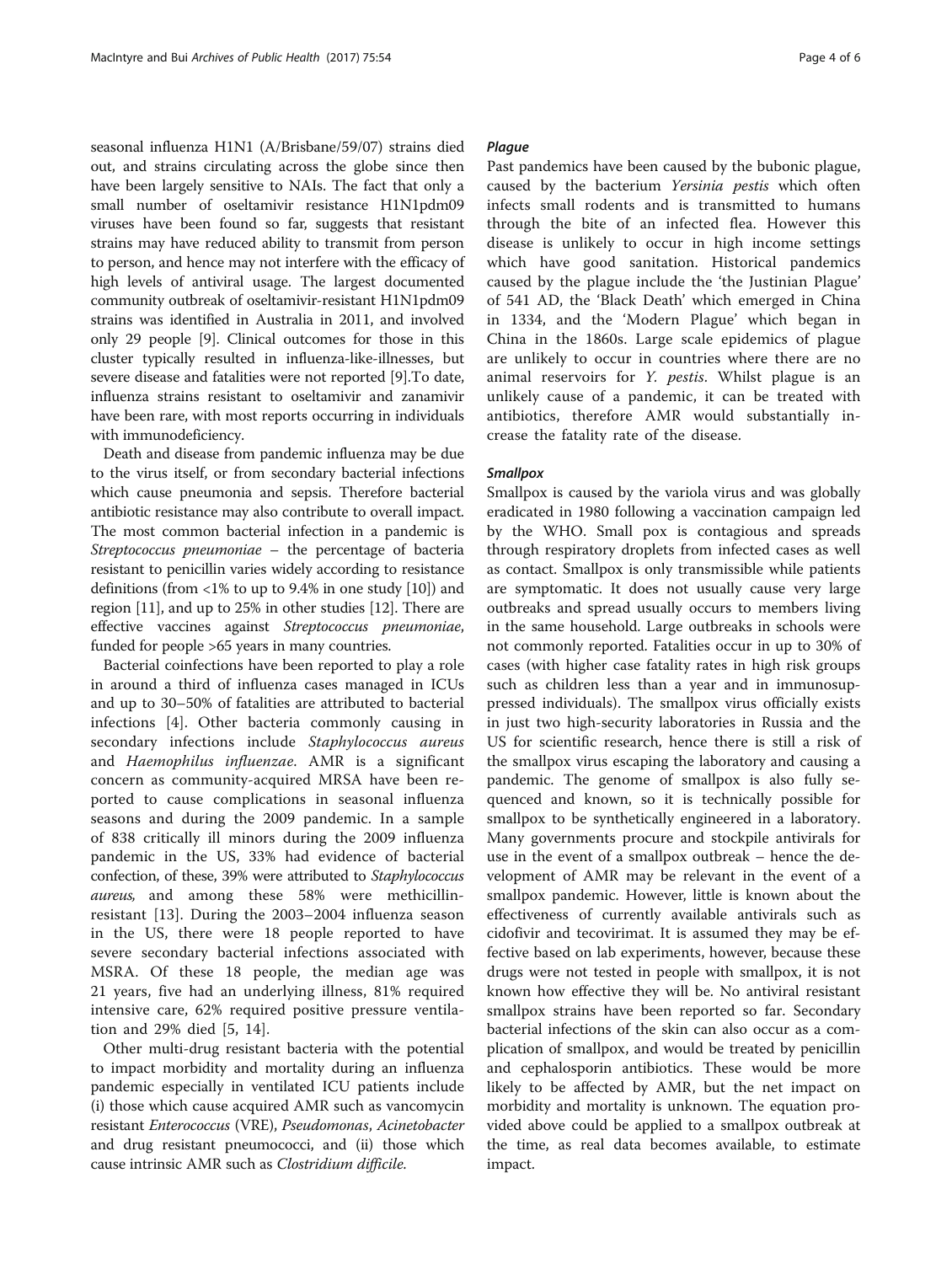## Other infections

In their natural state, diseases such as TB, malaria and HIV, whilst on the WHO list, are largely endemic diseases which occur in large numbers at a constant or slowly evolving rate in many populations. TB and HIV also have a long asymptomatic phase and in most cases onset of clinical disease years after initial infection. They do not, therefore, have a large, sudden population impact with clinical cases increasing rapidly over a short period of time. This could change if these microbes are artificially engineered for rapid spread or altered latent periods.

Severe acute respiratory syndrome (SARS) was an epidemic infection, in contrast to Middle East Respiratory Syndrome (MERS), which has displayed a more sporadic pattern with occasional outbreaks. For most emerging viruses which have spread globally (such as SARS, MERS, Ebola, dengue, encephalitis), there are no commercially available anti-virals, and thus AMR is not relevant. However, drugs are in development for some of these, such as Ebola, which has epidemic potential.

### Genetic engineered pathogens

The discussion above focuses entirely on natural events. However, there is an increasing risk of unnatural pandemics due to quantum advances in science, availability of methods for engineering pathogens, open access science and global geopolitical instability. Unnatural pandemics may occur as a result of deliberate release or a laboratory accident. Our systems, governance and legislation have not kept pace with changes in science, leaving the world vulnerable. Developments in gene editing, particularly Clustered regularly interspaced short palindromic repeats (CRISPR) associated protein-9 nuclease (Cas9), makes it possible today to engineer plants, animals, human beings and microbes. Editing of healthy human embryos, for example, is underway in Sweden, and modification of avian influenza viruses, SARS and other pathogens has already occurred. Synthetic viruses and genetic engineering of pathogens is an example of dual-use research of concern (DURC) - research intended for benefit but which may also harm humans. The capacity for biological weapons of mass destruction is vastly greater today than even a decade ago, and an unnatural pandemic may not be correctly detected as unnatural because of our inability to differentiate unnatural from natural epidemics [[15](#page-5-0)]. This caveat is provided to make the point that with new gene editing technology, highly lethal or resistant microbes can be created in a laboratory and released in populations. This may override our current knowledge of how microorganisms behave in nature, as their natural characteristics such as resistance profile, latent period, incubation period and transmissibility can be altered significantly.

# **Conclusions**

In summary, in its present form, AMR is a gradually increasing problem with a chronic and endemic pattern. The global concern about AMR can be broken down into two separate concerns. The first is the gradually rising incidence of AMR in many bacteria including TB and many hospital or community acquired infections. This is an endemic problem, driven by patterns of antibiotic use in animals and humans, with a gradual rise in cases over time. The impact on a population level can be compared to other endemic diseases such as diabetes or heart disease. The second concern is AMR as a compounding factor in a pandemic infection. Whilst the term pandemic is widely misused, technically it refers to a global epidemic in which there is a rapid rise in cases over time, and therefore an immediate, sharp impact on society and its systems. If AMR affected a pandemic, it would contribute to overall death and disability on a sudden and large scale. Of all currently known infections with pandemic potential, influenza is the most probable cause of a major human pandemic. There are other potential causes, but many of these have no available drugs for treatment. In addition, the technology exists today to change living organisms from their natural state into an unnatural state, which may result in previously unknown types of pandemics. The exact impact of AMR in a pandemic needs to be quantified for specific diseases, and we have provided a general formula which can be used to do so. This formula can be expanded with many more factors, but the most important determinants of impact are included.

#### Abbreviations

AIDS: Acquired immunodeficiency syndrome; AMR: Antimicrobial resistance; CRISPR: Clustered regularly interspaced short palindromic repeats; CRISPR-cas9: CRISPR-associated protein-9 nuclease; DURC: Dual-use research of concern; HIV: Human immunodeficiency virus; ICU: Intensive Care Unit; MDRTB: Multi-drug resistant tuberculosis; MERS: Middle East Respiratory Syndrome; MRSA: Methicillin-resistant Staphylococcus aureus; SARS: Severe acute respiratory syndrome; TB: Tuberculosis; US: United States; WHO: World Health Organization

#### Acknowledgements

Not applicable.

#### Funding

The paper arose from a commissioned piece of work by AIA life insurance. The organization did not have a role in the design of the study and collection, analysis, and interpretation of data and in writing the manuscript.

#### Availability of data and materials

Not applicable.

#### Authors' contributions

CRM conceptualized the study, developed the formula, wrote the manuscript, was res ponsible for the project administration, resources, supervision, writing. CMB contributed to data curation (reviewing relevant literature) and writing (initial literature review, writing, review and editing). All authors read and approved the final manuscript.